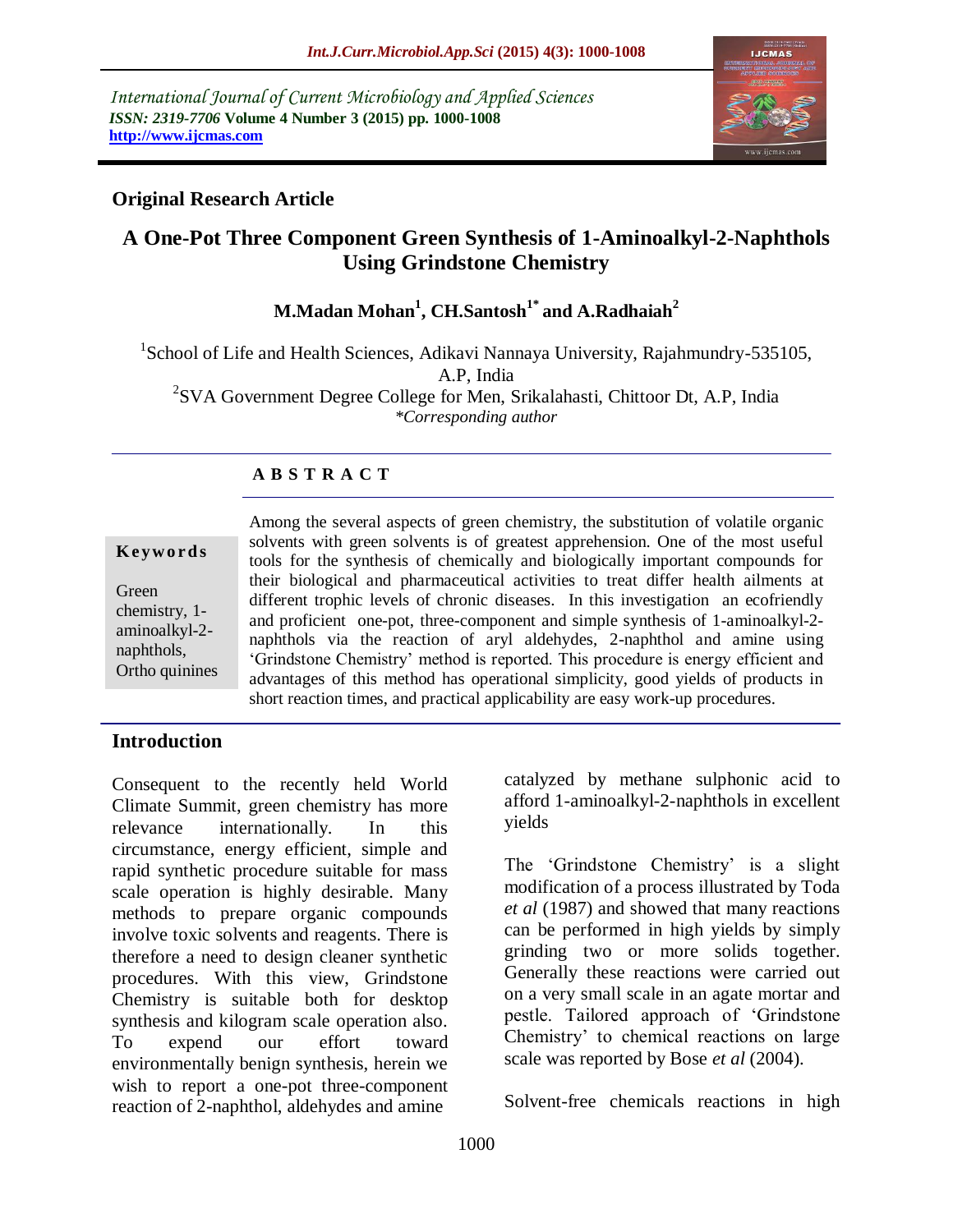yields can probably be conducted by grinding solid/solid, solid/liquid, or even liquid/liquid together (Bose *et al.*,2004;Babu *et al.*,2012 & Rao *et al*.,2012). For obtaining a better understanding of the energetics of the reaction, a thermocouple connected to a computer was used for recording the 'Reaction Temperature Profile' (change in the reaction temperature with the progression of time) during and after the grinding. Rise in temperature was observed during grinding which obviously reveals that the reaction is exothermic. Activation energy required for the reaction is provided by transfer of small amounts of energies of the reacting molecules through friction in solvent free condition, the reaction proceeds by itself if it is exothermic in nature; in contrast, grinding will not make the reaction go forward, if the reaction is endothermic. This is supported by the data from several of the successful reactions by grinding depicted by Tanaka (2003) and Rao *et al*.,(2010 a). Grinding process is made still more efficient by addition of friction-enhancing solids like  $MgSO<sub>4</sub>$  .7H<sub>2</sub>O or sand according to the nature of reaction products, has given very satisfactory result in promoting the reaction between liquid reagents by the grinding method (Rao *et al*.,2010 b,Domling,2006 & Rao *et al*.,2011).

In recent times, 'Grindstone chemistry' is consistent with higher atom economy and green chemistry approach which has focused significant interest on multi-component reactions (MCRs), wherein at least three simple partners are added together to result in a single diverse complex structure which allow the formation of several new bonds (Jain *et al*.,2004;Zumpe *et al.,*2007;Nenajdenko *et al.,*2007;Valasani, 2014 & kumar *et al*,2014). Particularly in the last three decades a number of MCRs have been developed. Upshots like expediency and time saving by using

'Grindstone Chemistry' for small as well as large reactions is exemplified here by depicting the successful application of this method to the multi-component synthesis of 1- aminoalkyl-2-naphthols.

# **Materials and Methods**

All chemicals were obtained from Sigma-Aldrich, Merck and Lancaster, and used as such without further purification. Melting points were determined using a calibrated thermometer by Guna digital melting point apparatus and are uncorrected. <sup>1</sup>H and <sup>13</sup>C NMR spectra were recorded as solutions in DMSO*-d*<sup>6</sup> on a Bruker AMX 400 MHz spectrometer operating at 400 MHz for  ${}^{1}H$ , 100 MHz for  $^{13}$ C and tetramethylsilane as internal reference. LC Mass spectra were recorded on LCMS 2010A Shimadzu.

The reaction of 2-naphthols with aromatic aldehydes in the presence of *p*-TSA, wet-TCT,  $HCIO<sub>4</sub>-SiO<sub>2</sub>$ ,  $Yb(OTf)<sub>3</sub>$  is known to give *ortho*-quinone methides (*O*-QMs), which have been used in the building up of dibenzoxanthene (Rao *et al*., 2010;Su W *et al*.,2008 & Khosropour *et al*.,2006). The same *O*-QMs, generated *in situ* have also been reacted with amides to form amidoalkyl naphthols (Valasani *et al*.,2013 (a&b)). *O*-QMs have an activated carboncarbon double bond and have been used in many tandem processes. However, they have not been exploited sufficiently through their reactions with nucleophiles. We report herein the synthesis of aminoalkyl-2 naphthols via 'Grindstone Chemistry'.

# **Result and Discussion**

Good results were attained in terms of yields and product purity in the presence of Methyl hydro sulfoxide  $(MeSO<sub>3</sub>H)$ , whereas, without  $MeSO<sub>3</sub>H$ , the yields of products were reasonable after 20 minutes.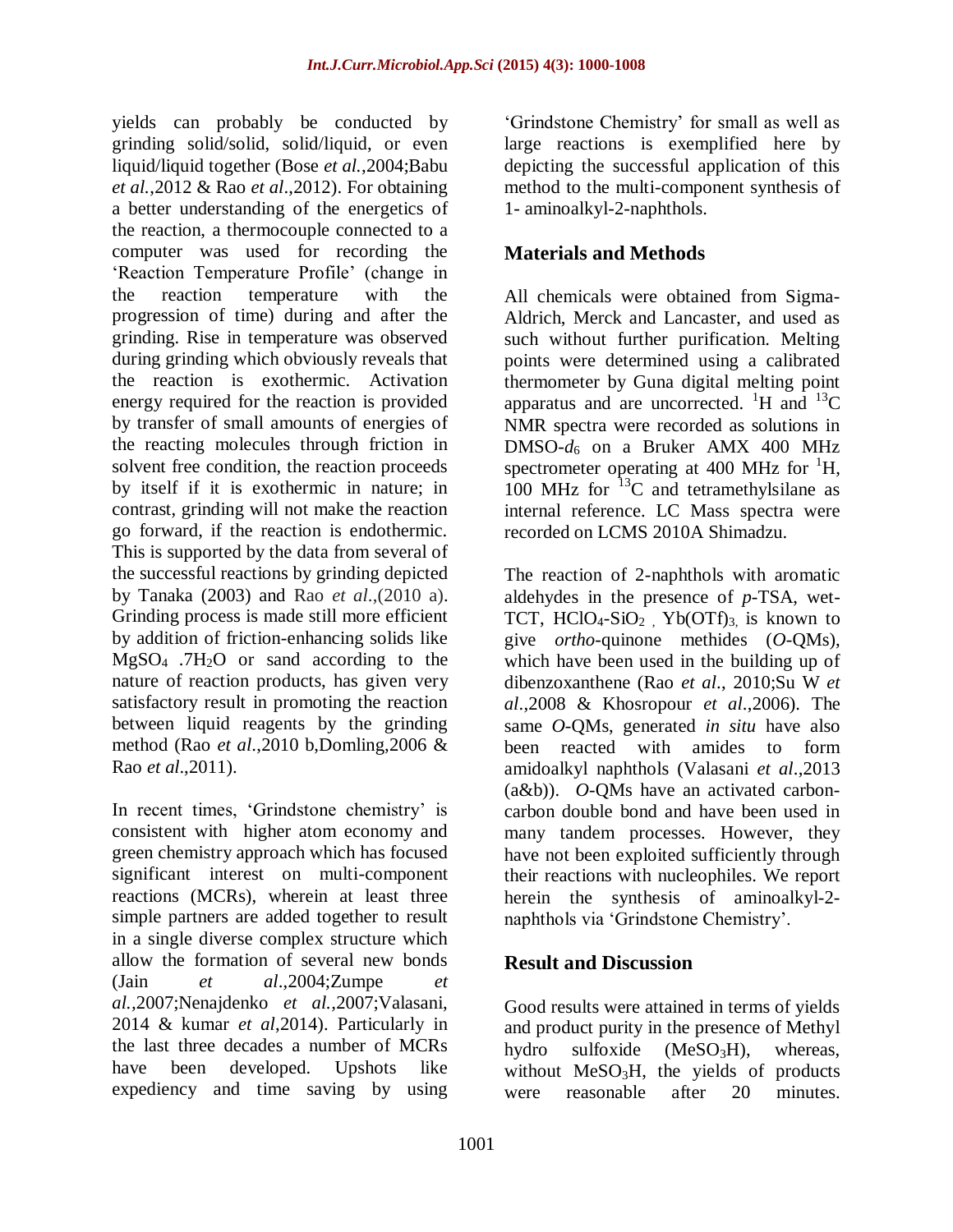Significant changes in the yields were observed, when the reaction was carried out with aliphatic aldehydes such as formaldehyde and acetaldehyde. The reaction mixture showed the presence of a combination of starting material and numerous by-products in TLC and 1H NMR spectra, resulting in poor yields of the products (Vande *et al.*, 2002;Valasani,2014 a& b). Surprisingly, propanaldehyde, butyraldehyde and n-octanal did not work under the present protocol.

Synthesis of 1-aminoalkyl-2-naphthols in larger quantities was carried out on 0.25 M scale with reagent placed in a large porcelain bowl. The reaction mixture was ground with the help of a hand-held electric food mixer with stainless steel rotors for just under five minutes and the desired products were obtained in 83-95% yield. The reaction temperature profile as monitored by a thermocouple is shown in Figure 1. It is quite obvious that the aminoalkyl naphthol formation is exothermic. The increase in temperature for aminoalkyl naphthol formation with catalyst is  $9.6^{\circ}$ C and without catalyst is  $6.3^{\circ}$ C and the temperature difference is  $3.3^{\circ}$ C. So we have concluded that the reaction is exothermic, as there was a rise in temperature in each case. In a pilot experiment, mixture of 2-naphthol (a) (0.204 g, 0.00142 mole), para-chloro benzaldehyde (b) (0.199 g, 0.00142 mole), and parahydroxy aniline (c) (0.156 g, 0.00142 mole ) in the presence of a catalytic amount of methane sulphonic acid (an inexpensive and readily available catalyst) was ground using a mortar and pestle of appropriate size (Scheme 1) at ambient temperature. Grinding for about 3 minutes led to a brown coloured solid of 4 in 95 % yield.

Subsequently, to outline the possibility of this approach principally by considering towards library building, this scheme was

evaluated using 2-naphthol (a), substituted aldehydes (b), and para-hydroxy aniline (c). The consequent 1-aminoalkyl-2-naphthols were acquired in good yields under similar conditions. The reaction progresses rapidly under mild conditions and is compatible with a broad variety of functional groups. Earlier studies have also suggested that,synthesis of different pharmacologically important drug mmolecules through one plot and/or two pot synthesis produced 80-90% yield.(Reddy *et al*., 2011; Rao *et al*., 2013; Rao *et al.,* 2014; Vangavaragu *et al*., 2014 a &b; Rao *et al*., 2010 c).

The  ${}^{1}$ H and  ${}^{13}$ C NMR spectra of the products showed the formation of aminoalkyl naphthols. The nature of these compounds as 1:1:1 adducts was evident from their LCMS spectra, which exhibited, in each case, the molecular ion peak at the appropriate m/z value. Compounds **1-14** are stable solids whose structures were established by IR,  ${}^{1}H$  and  ${}^{13}C$  NMR spectroscopy and elemental analysis.

**General procedure for the preparation of 1-((4-hydroxyphenyl amino) (phenyl) methyl) naphthalene-2-ol.** (Entry **1**) is described as an example: A mixture of 2 naphthol (a) (0.204 g, 0.00142 mole), benzaldehyde (b) (0.145 g, 0.00142 mole), and *para*-hydroxy aniline (c) (0.156 g, 0.00142 mole) in the presence of a catalytic amount of methane sulphonic acid was ground using a motar and pestle of appropriate size. Grinding for about 3 minutes using a motar and a pestle of appropriate size. The initial syrupy reaction mixture solidified within 10 min. The solid was washed with water (20 mL) to afford the pure product in 87 % yield as a grey solid, mp = 248–250 °C. IR (KBr) ( $v_{\text{max}}/cm^{-1}$ <sup>1</sup>): 3324 (OH), 3212 (NH), (OH), 1670 (C=O). <sup>1</sup>H NMR (400 MHz, DMSO- $d_6$ ):  $\delta$ 9.52 (s, 1H), 8.61 (s, 1H), 7.49-7.50 (m,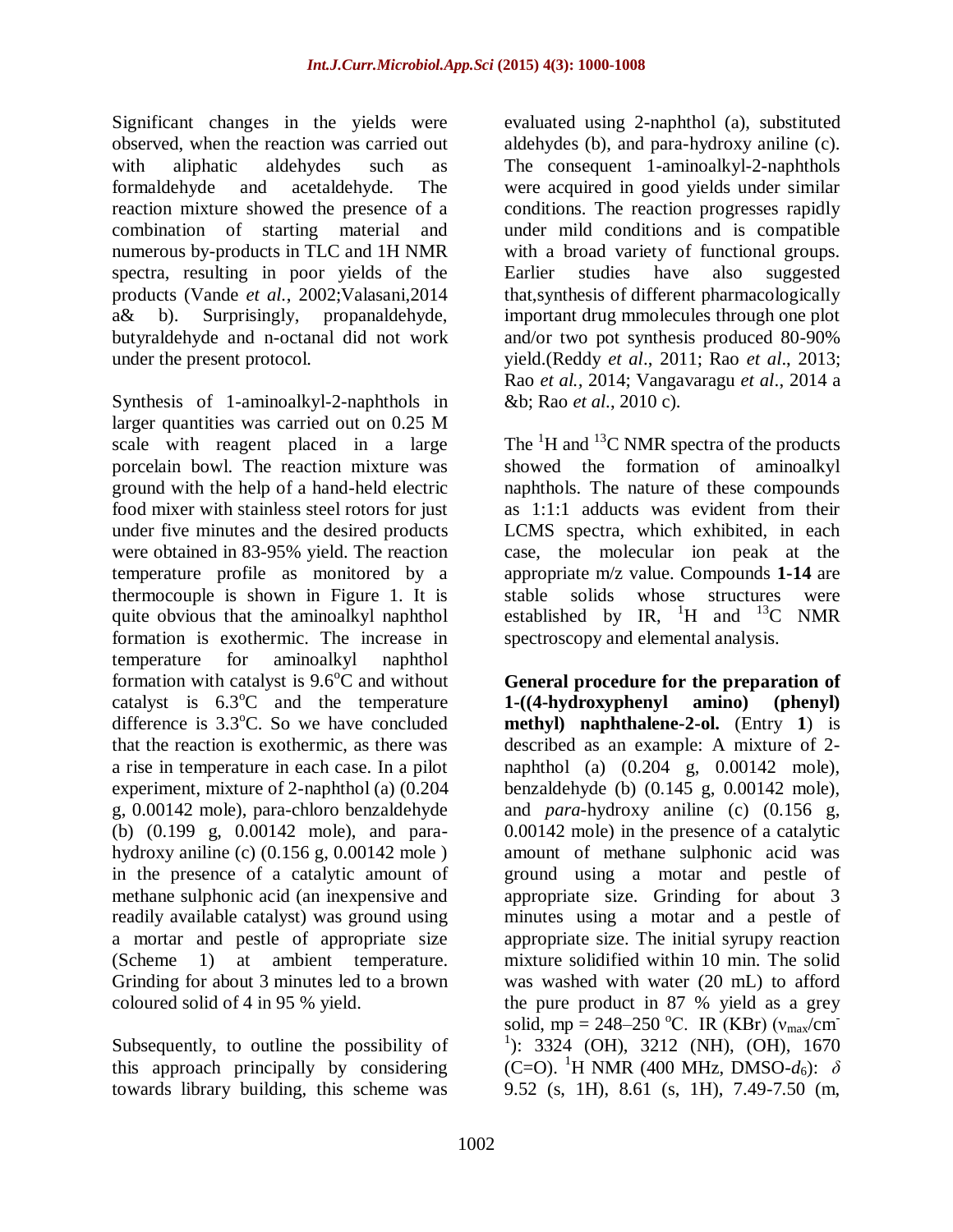3H), 7.74-7.76 (m, 3H), 7.88-7.91 (m, 9H), 7.20 (d,  $J = 9$  Hz, 1H), 6.80 (d,  $J = 9$  Hz, 1H); <sup>13</sup>C NMR (100 MHz, DMSO- $d_6$ ):  $\delta$ 157.1, 156.3, 136.4, 130.8, 129.2, 128.7, 128.2, 127.5, 126.1, 122.6, 122.5, 118.5, 115.7, 108.6, 78.2, 54.2. APCI-MS: m/z (%)  $=$  341(M<sup>+</sup>). Anal.calcd for C<sub>23</sub>H<sub>19</sub>NO<sub>2</sub>: C, 80.92; H, 5.61; N, 4.10. Found: C, 80.85; H, 5.57; N, 4.07.

#### **Selected characterization data:**

#### **1-((2-hydroxyphenyl)(4-hydroxy-**

**phenylamino) methylnaphthalene-2-ol (Entry 2):** Dark brown solid, mp = 228-230 <sup>o</sup>C. IR (KBr) ( $v_{\text{max}}/cm^{-1}$ ): 3323 (OH), 3202 (NH), (OH), 1660 (C=O). <sup>1</sup>H NMR (400) MHz, DMSO-d<sub>6</sub>): δ 9.96 (s, 1H), 8.52 (s, 1H), 8.24 (s, 1H), 7.26-7.33 (m, 5H), 7.52- 7.59 (m, 6H), 7.66-7.82 (m, 3H), 6.91 (d, *J*  $= 9.2$  Hz, 1H), 5.19 (d,  $J = 9.2$  Hz, 1H); <sup>13</sup>C NMR (100 MHz, DMSO-*d*6): *δ* 153.4, 146.9, 141.2, 140.4, 133.8,131.1, 129.6, 128.8, 128.3, 126.4, 123.8, 118.9, 116.7, 116.5, 115.3, 54.2. APCI-MS: m/z (%) = 357( $M^+$ ). Anal. calcd for  $C_{23}H_{19}NO_3$ : C, 77.29; H, 5.36; N,3.92. Found: C, 77.24; H, 5.32; N, 3.87.

### **1-((4-**

**hydroxyphenyl)(4hydroxyphenylamino)m ethyl)naphthalene-2-ol** (Entry **3**): Yellow solid, mp = 251-253 °C. IR (KBr) ( $v_{\text{max}}/cm$ <sup>1</sup>): 3326 (OH), 3216 (NH), (OH), 1665 (C=O). <sup>1</sup>H NMR (400 MHz, DMSO- $d_6$ ):  $\delta$ 9.90 (s, 1H), 8.67 (s, 1H), 8.65 (s, 1H), 7.77- 7.60 (m, 4H), 7.55-7.36 (m, 4H), 7.27-7.06 (m, 5H), 6.94-6.74 (m, 1H), 6.63-6.58 (m, 1H) 6.51(d,  $J = 9.2$  Hz, 1H); <sup>13</sup>C NMR (100) MHz, DMSO-d<sub>6</sub>): δ 153.1, 146.4, 141.1, 140.2, 132.4, 130.0, 129.4, 128.2, 127.8, 126.4, 123.3, 118.8, 116.2, 116.3, 115.4, 54.1. APCI-MS  $m/z$  (%) = 357(M<sup>+</sup>). Anal.calcd for  $C_{23}H_{19}NO_3$ : C, 77.29; H, 5.36; N, 3.92. Found: C, 77. 24; H, 5.32; N, 3.87.

**1-((4-choro phenyl)(4-hydroxyphenylamino) methyl) naphthalene- 2-ol (Entry 4)**: Brown solid,  $mp = 202-204$  °C. IR (KBr)  $(v_{\text{max}}/cm^{-1})$ : 3332 (OH), 3226 (NH), (OH), 1668 (C=O). <sup>1</sup>H NMR (400) MHz, DMSO-*d*6): *δ* 10.01 (s, 1H), 9.52 (s, 1H), 8.11-8.03 (m, 2H), 7.92-7,68 (m, 5H), 7.42-7.36 (m, 3H), 7.23-7.11 (m, 4H) 6.38 (d,  $J = 9$  Hz, 1H), 5.90 (d,  $J = 9.2$  Hz, 1H); <sup>13</sup>C NMR (100 MHz, DMSO-*d*<sub>6</sub>): δ 153.6, 146.8, 142.9, 140.5, 133.7, 131.2, 129.3, 128.4, 128.3, 127.1, 124.1, 118.7, 117.4, 116.7, 114.4, 54.3. APCI-MS  $m/z$  (%) =  $376(M^+ + H)$ . Anal.calcd for  $C_{23}H_{18}CINO_2$ : C, 73.50; H, 4.83; N, 3.73. Found: C, 73.46; H, 4.78; N, 3.69.

#### **1-((2,4-dichlorophenyl)(4 hydroxyphenylamino)-**

**methyl)naphthalene-2-ol** (Entry **5**): Light green solid, mp =  $198-200$  °C. IR (KBr)  $(V_{\text{max}}/cm^{-1})$ : 3336 (OH), 3204 (NH), (OH), 1662 (C=O).  $^{1}$ H NMR (400 MHz, DMSO*d*6): *δ* 9.86 (s, 1H), 8.97 (s, 1H), 8.14-8.05 (m, 3H), 7.90-7.66 (m, 4H), 7.37-7.32 (m, 2H), 7.20-7.09 (m, 4H) 6.53 (d, *J* = 8.3 Hz, 1H), 5.45 (d,  $J = 8.3$  Hz, 1H); <sup>13</sup>C NMR  $(100 \text{ MHz}, \text{ DMSO-}d_6): \delta$  154.2, 146.8, 141.2, 140.1, 133.7, 131.8, 130.1, 129.4, 128.6, 128.1, 126.3, 123.5, 118.9, 116.3, 116.1, 115.2, 54.2. APCI-MS m/z  $(\%)=410$  $(M^+$ +H). Anal.calcd for  $C_{23}H_{17}Cl_2NO_2$ : C, 67.33; H, 4.81; N, 3.41. Found: C, 67.27; H, 4.78; N, 3.37.

**1-((4-diethylamino)-2-hydroxyphenyl) (4 hydroxyphenylamino) methyl) naphthalene-2-o1** (Entry **10**): Dark green solid, mp = 183-185 °C. IR (KBr) ( $v_{\text{max}}/cm^{-1}$ <sup>1</sup>): 3332 (OH), 3211 (NH), (OH), 1664 (C=O). <sup>1</sup>H NMR (400 MHz, DMSO- $d_6$ ):  $\delta$ 9.50 (s, 1H), 8.61 (s, 1H), 7.77 -7.66 (m, 3H), 7.40-7.05 (m, 8H), 6.79 (d, *J* = 8.3 Hz, 1H),  $6.49 - 6.41$  (m, 2H),  $6.06$  (d,  $J = 8.3$  Hz, 1H), 4.38 (s, 1H), 3.36 (q, 4H), 1.10 (t, 6H); <sup>13</sup>C NMR (100 MHz, DMSO-*d*6): *δ* 156.1,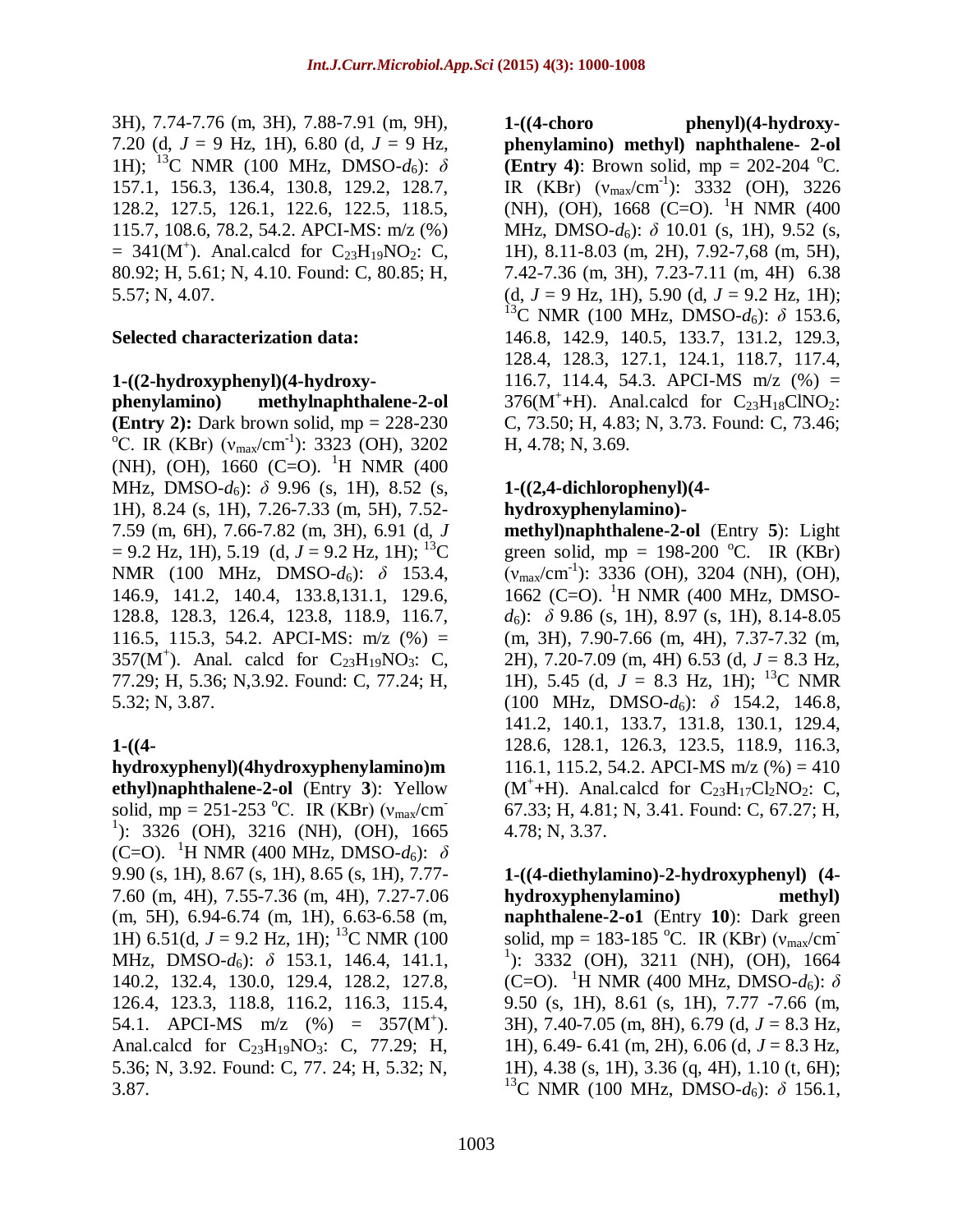|  |  | 154.3, 148.5, 146.9, 140.2, 140.1, 133.5,       |
|--|--|-------------------------------------------------|
|  |  | 130.1, 129.8, 128.3, 126.1, 123.5, 118.9,       |
|  |  | 116.5, 116.1, 115.3, 115.2, 99.6, 48.7, 44.8,   |
|  |  | 13.1. APCI-MS $m/z$ (%) = 428(M <sup>+</sup> ). |

Anal.calcd for  $C_{27}H_{28}N_{2}O_{3}$ : C, 75.68; H, 6.59; N, 6.54. Found: C, 75.63; H, 6.55; N, 6.50.

| <b>Table.1</b> Synthesis of 1-aminoalkyl-2-naphthol derivatives (1-14) using Grindstone Chemistry |
|---------------------------------------------------------------------------------------------------|
|---------------------------------------------------------------------------------------------------|

| Entry                    | Aldehyde                    | Product                                                                   | Yield <sup>*</sup> (%)           | Yield <sup>b</sup> (%) |
|--------------------------|-----------------------------|---------------------------------------------------------------------------|----------------------------------|------------------------|
| $\mathbf i$              | CHO                         | $^{HO}$<br>HH-<br>H <sub>0</sub>                                          | OH<br>ŃН<br>87<br>OН<br>-1<br>OH | 75                     |
| $\overline{\mathbf{2}}$  | CHO<br>OH                   | HO<br>HH.<br>OH<br>H <sub>0</sub>                                         | n<br>NΗ<br>83<br>OH              | 72                     |
| 3                        | C HO<br>óн                  | HO<br><b>R</b> <sub>OH</sub><br>$\rightarrow$ NH $\sim$<br>H <sub>0</sub> | OΗ<br>NH 91<br>OH                | $8\,8$                 |
| $\overline{\mathcal{L}}$ | CHO<br>$_{c1}$              | HO<br>$\mathbb{C}$ nh $\mathbb{C}$ r<br>С<br>H <sub>0</sub>               | он<br>95<br>OH<br>OH             | $8\,1$                 |
| 5                        | CHO<br>СI<br>СI             | HO<br>C1<br>$\mathbf{1}$<br>NH CI<br>a<br>۰o<br>H <sub>0</sub>            | $\sqrt{94}$<br>ŃΗ<br>o=zi<br>OH  | 82                     |
| 6                        | CHO<br>NO,                  | HO<br>T.<br>$\tau^{\text{nh}}$ $\bigotimes^{\text{ho}}$<br>H <sub>0</sub> | 91                               | Ο<br>o:zʻ<br>80<br>OH  |
| $\overline{\tau}$        | CH <sub>0</sub><br>OH<br>Br | HO<br>$\mathbf{L}$<br>HH.<br>Br<br>H <sub>0</sub>                         | $Br_{97}$<br>$\mathbf{I}$<br>OH  | ŃH<br>80<br>OH         |
| 8                        | CHO<br>N                    | $^{H0}$<br>NH r<br>H <sub>0</sub>                                         | NH<br>OH                         | 83                     |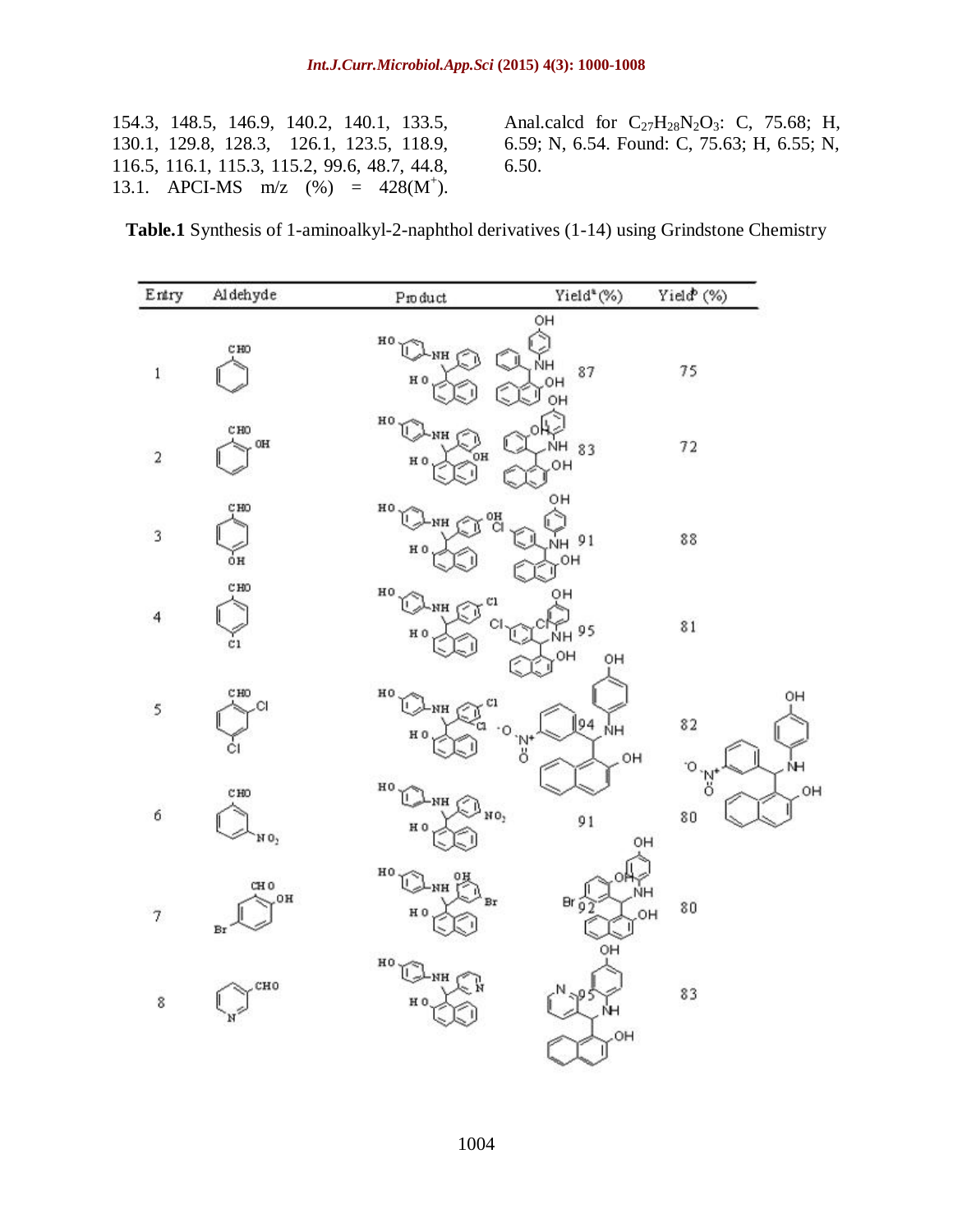| Entry  | Aldehyde                       | Product                                  | Yield <sup>a</sup> (%) | Yield <sup>b</sup> (%) OH                                                   |
|--------|--------------------------------|------------------------------------------|------------------------|-----------------------------------------------------------------------------|
| 9      | CH-CHCHO<br>NO <sub>2</sub>    | HO<br>NH<br>NQ<br>CH-CH<br>HO            | 84                     | о<br>$\frac{1}{10}$<br>$\frac{1}{10}$<br>ΝH<br>OH                           |
| 10     | CHO<br>HO.<br>$C_2H_5$<br>CaHs | HO<br>N<br>$-MH$<br>OH<br>HO<br>HO       | $C_2H_5$<br>CH5<br>89  | OH 76<br>OH<br>ŃΗ                                                           |
| $11\,$ | CHO                            | NH<br>HO                                 | 89                     | OH<br>$\frac{1}{2}$<br>ŃΗ<br>77<br>OH                                       |
| 12     | CHO<br>$\mathbf{p}$            | $_{\rm HD}$<br>NH f<br>Br<br>HC<br>HO    | 90                     | OH<br>81<br>OH<br>$\mathcal{L}_{\mathbb{S}}^{\mathbb{N}}$<br>ŃH<br>Br<br>OH |
| 13     | 0                              | NH<br>$\overline{H}$<br>HO               | 20                     | ١H<br>OH<br>OH                                                              |
| 14     | O                              | $HO \sim$<br>NH<br>CH <sub>3</sub><br>HO | 35                     | ŃΗ<br>OH.                                                                   |

#### *Int.J.Curr.Microbiol.App.Sci* **(2015) 4(3): 1000-1008**

**Scheme.1**

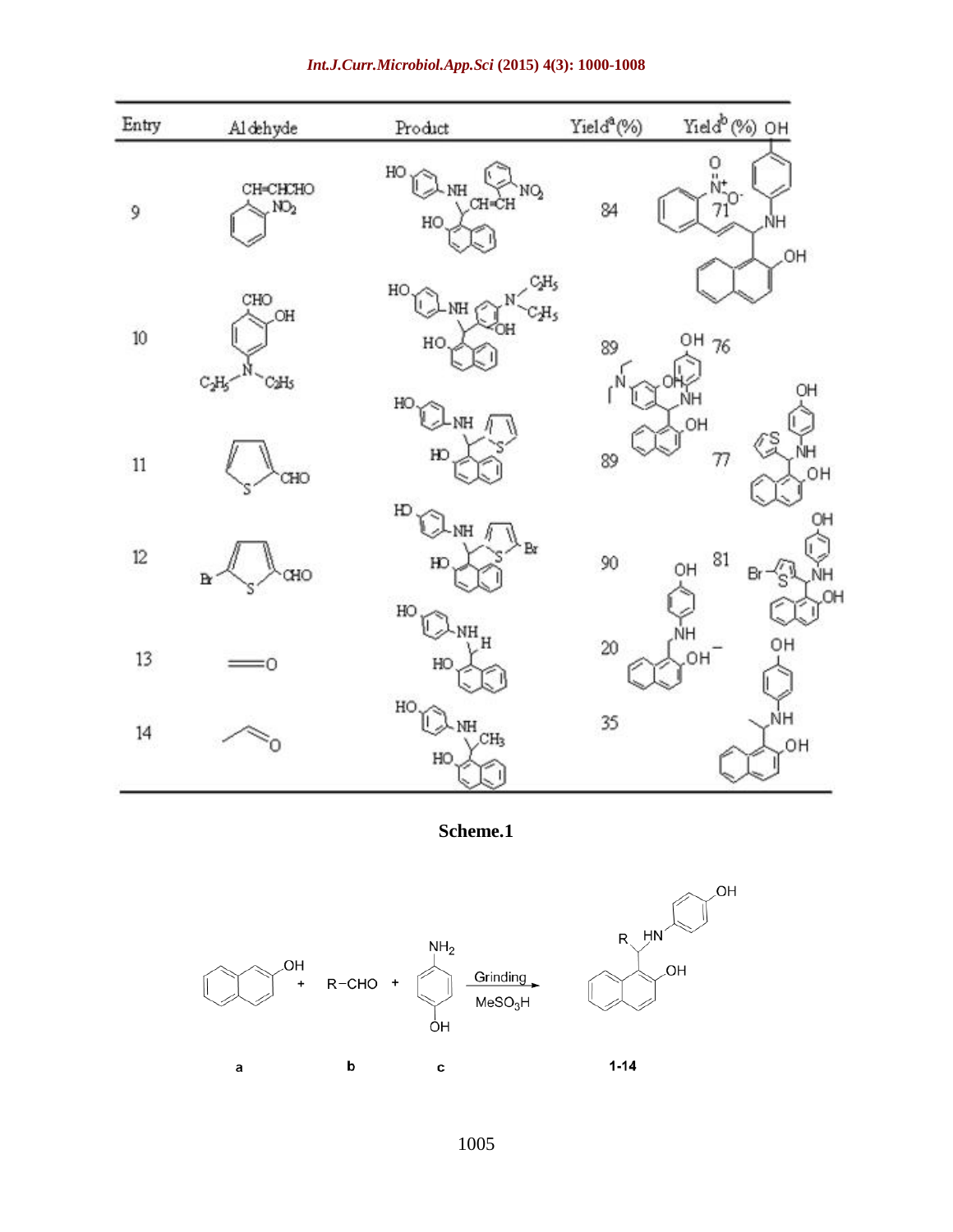



**Figure.1** Reaction temperature profile (RTP) of amino alkyl naphthols formation with catalyst and without catalyst using Grindstone Chemistry



The structures of all the synthesized compounds were confirmed by elemental analysis and from spectral data (mass,  ${}^{1}H$ , and  ${}^{13}C$  NMR spectra).

The reaction of 2-naphthol with aromatic aldehydes in the presence of acid catalyst is known to give *O*-QMs *in situ* which have been reacted with aromatic amines to form 1-aminoalkyl-2-naphthol derivatives. A reasonable explanation for this result can be given by considering the nucleophilic addition to *O*-QM intermediate favourable via conjugate addition on the α, βunsaturated carbonyl group and finally this intermediate will aromatize to produce the final aromatic compound. A plausible way of formation is shown in Scheme 2.

In conclusion, we have disclosed a simpler, faster, one-pot and three component method for the synthesis of 1-aminoalkyl-2 naphthols using 'Grindstone Chemistry'. This procedure is energy efficient and advantages of this method has operational simplicity, good yields of products in short reaction times and easy work-up procedures.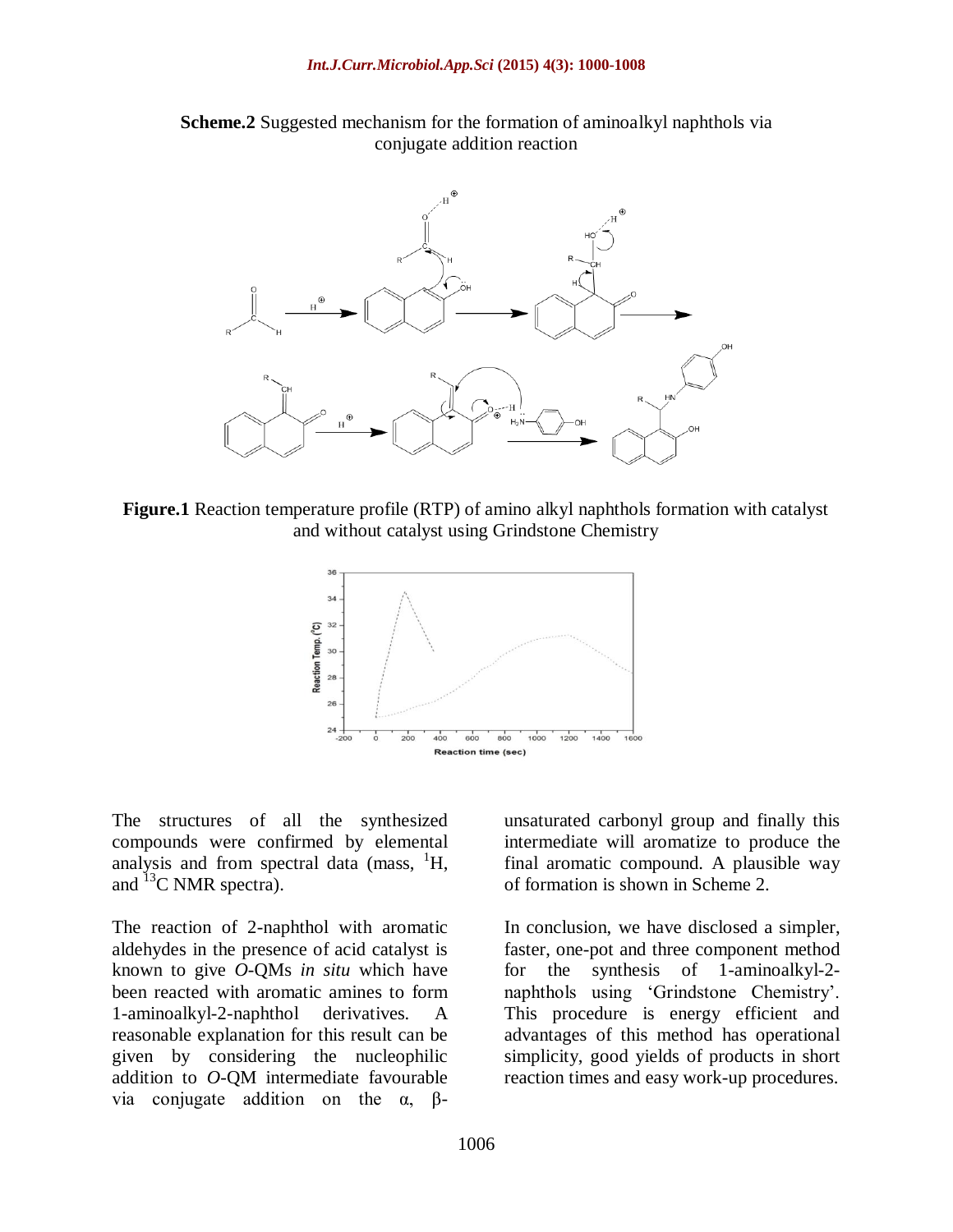### **References**

- Babu KR, Rao VK, Kumar YN, Kishore P, Subbaiah KV, Bhaskar M, Lokanatha V, Raju CN (2012). Identification of substituted [3, 2-a] pyrimidines as selective antiviral agents: molecular modeling study. Antiviral Research. 95(2):118-27.
- Bose AK, Pednekar S, Ganguly SN. Chakraborty G.Manhas MS (2004). A simplified green chemistry approach to the Biginelli reaction using'Grindstone Chemistry'. Tetrahedron Letters, 45(45):8351-8353.
- Domling A (2006). Recent developments in isocyanide based multicomponent reactions in applied chemistry. Chemical Reviews 106(1):17-89.
- Jain SL, Joseph JK, Singhal S, Sain B (2004). Metallophthalocyanines (MPcs) as efficient heterogeneous catalysts for Biginelli condensation: Application and comparison in catalytic activity of different MPcs for one pot synthesis of 3,4 dihydropyrimidin-2-(1H)-ones. Journal of Molecular Catalysis A Chemical. 268:134-138.
- Khosropour AR, Khodaei MM and Moghaniah H (2006). A Simple and Efficient Procedure for the Synthesis of Amidoalkyl Naphthols by p-TSA in Solution or under Solvent-Free Conditions. Synlett. 6:916-920.
- Kumar PS, Kumar YN, Prasad UV, Yeswanth S, Swarupa V, Sowjenya G, Venkatesh K,Srikanth L, Rao VK, Sarma PVGK (2014). In silico designing and molecular docking of a potent analog against Staphylococcus aureus porphobilinogen synthase. Journal of pharmacy & bioallied sciences. 6(3):150-158.
- Nenajdenko VL,Reznichenko AL, Balenkova EL (2007).

Diastereoselective Ugi reaction without chiral amines: the synthesis of chiral pyrroloketopiperazines. Tetrahedron Letters. 63:3031-3041

- Rao AJ, Rao VK, Rao PV, Raju CN and Ghosh SK (2010). Synthesis and bioactivity of phosphorylated derivatives of stavudine. European Journal of Chemistry. 1(4) 297-301.
- Rao VK, Babu, BH, Babu KR, Srinivasulu D, Raju CN (2012). EcoFriendly Synthesis of Tetrahydropyrimidine Derivatives in Aqueous Medium Under Ultrasonic Irradiation. Synthetic. Communications. 42(22):3368-3376.
- Rao VK, Chaney MO, Day VW and SS Du Yan (2013). Acetylcholinesterase inhibitors: structure based design, synthesis, pharmacophore modeling, and virtual screening. Journal of chemical information and modeling. 53(8) : 2033-2046.
- Rao VK, Rao AJ, Reddy SS, Raju CN, Rao PV and Ghosh SK (2010 a). Synthesis, spectral characterization and biological evaluation of phosphorylated derivatives of galanthamine.Europian. Journal of Medicinal Chemistry. 45(1):203-209.
- Rao VK, Reddy SS, Krishna BS, Naidu KRM, Raju CN and Ghosh SK (2010 c). Synthesis of Schiff's bases in aqueous medium: a green alternative approach with effective mass yield and high reaction rates. Green Chemistry Letters and Reviews. 3(3):217-223.
- Rao VK, Sun Q, Hu G, Li J, Du F, Guo Y, Carlson EA, Gan X and SS Du Yan (2014). Identification of human ABAD inhibitors for rescuing Aβ-mediated mitochondrial dysfunction. Current Alzheimer research. 11(2) 128-136.
- Rao VK,Reddy S, Krishna B,Reddy C, Reddy N,Reddy CM and Ghosh SK (2011). Design, Synthesis and Anti Colon Cancer Activity Evaluation of